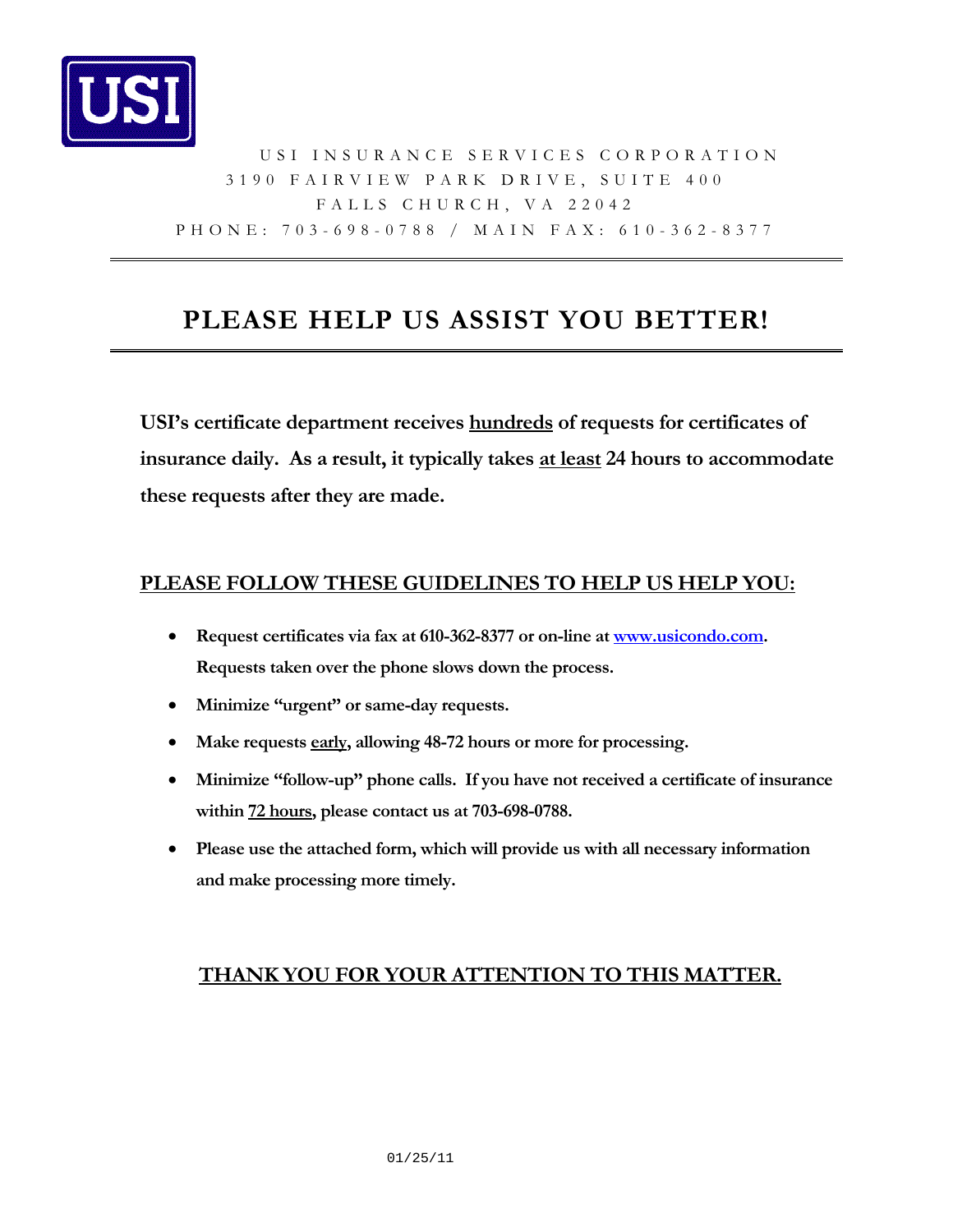

## **REQUEST FOR CERTIFICATE OF INSURANCE**

| <b>Community Association's</b>    |                                                                                                                                                                                                                                      |
|-----------------------------------|--------------------------------------------------------------------------------------------------------------------------------------------------------------------------------------------------------------------------------------|
| <b>Unit Owner/Purchaser First</b> |                                                                                                                                                                                                                                      |
|                                   |                                                                                                                                                                                                                                      |
|                                   |                                                                                                                                                                                                                                      |
|                                   | Loan Number: <u>and the community of the community of the community of the community of the community of the community of the community of the community of the community of the community of the community of the community of </u> |
| <b>Mortgagee Clause or</b>        |                                                                                                                                                                                                                                      |
|                                   |                                                                                                                                                                                                                                      |
| Name & Company of                 |                                                                                                                                                                                                                                      |
| Date Certificate is Needed:       |                                                                                                                                                                                                                                      |
|                                   | Send Certificate to:                                                                                                                                                                                                                 |
| At:                               |                                                                                                                                                                                                                                      |

**Thank you! Please fax/email to 610-362-8377/usi.certrequest@usi.biz**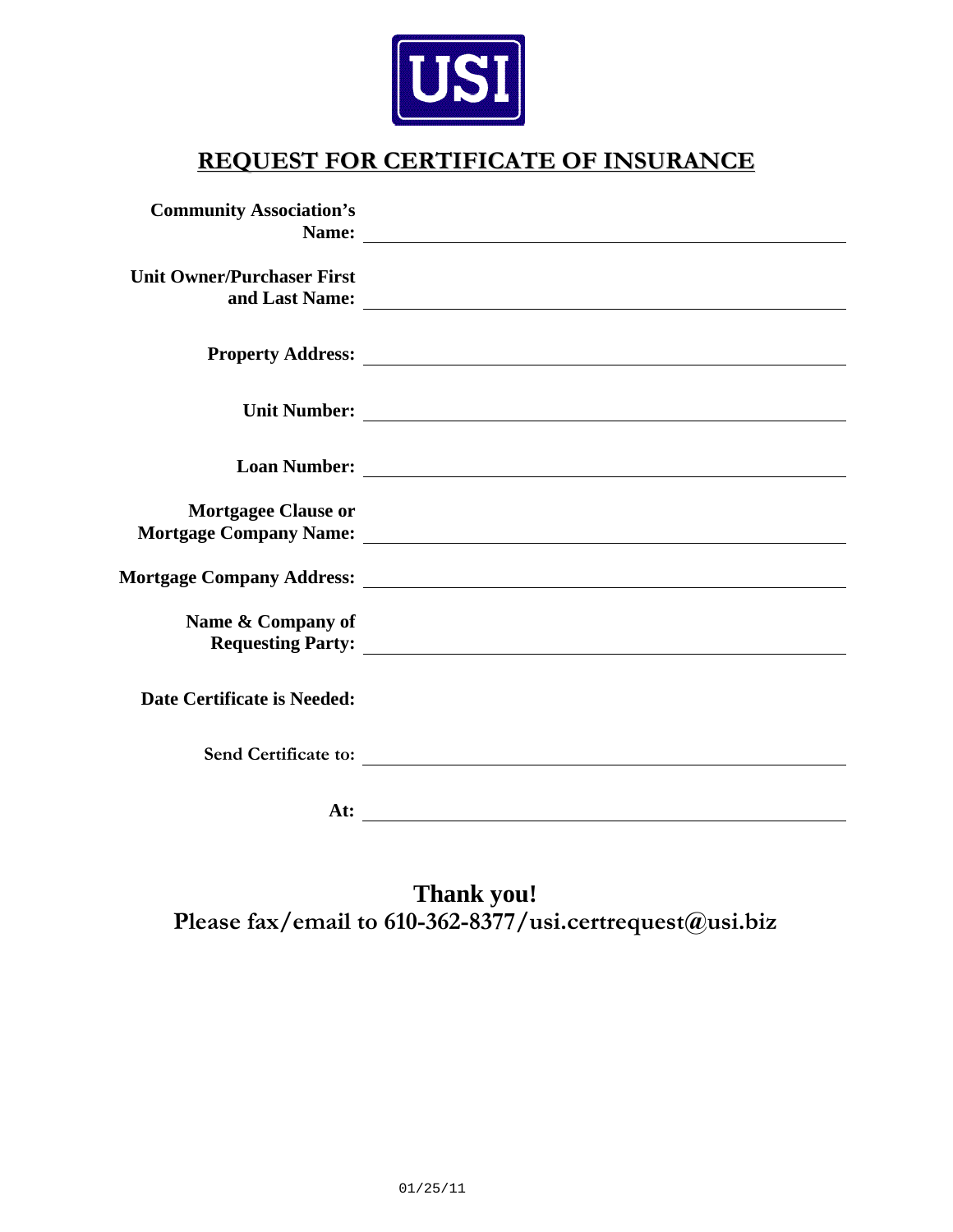

# **REQUEST FOR FULL POLICY COPY**

Due to privacy concerns we are unable to release the policy copy unless written authorization is received from the condo association. Please forward this form to the association for signature. PLEASE NOTE: An email address must be provided for delivery purposes.

| Unit Owner/Purchaser<br><b>First and Last Name:</b>                                                            |                                                                                                                      |  |
|----------------------------------------------------------------------------------------------------------------|----------------------------------------------------------------------------------------------------------------------|--|
| <b>Property Address:</b>                                                                                       | <u> 1989 - Johann Stein, marwolaethau a bhann an t-Amhair ann an t-Amhair an t-Amhair an t-Amhair an t-Amhair an</u> |  |
| City, State, and Zip Code:                                                                                     | <u> 1989 - Jan James James James James James James James James James James James James James James James James J</u> |  |
| <b>Unit Number:</b>                                                                                            |                                                                                                                      |  |
| Lender Name (if any):                                                                                          | <u> 1989 - Andrea Station Andrea Station (1989), actor a control de la control de la control de la control de la</u> |  |
| <b>Requestor Name:</b>                                                                                         |                                                                                                                      |  |
| <b>Requestor Email Address:</b>                                                                                |                                                                                                                      |  |
| To be completed by an authorized signatory of the condo association (Property<br>Manager, or Board President). |                                                                                                                      |  |
| per the above request.                                                                                         | USI Insurance Services LLC is hereby authorized to provide the full copy of the policy                               |  |
| <b>Authorized Signature</b>                                                                                    | Date                                                                                                                 |  |
| <b>Title</b>                                                                                                   |                                                                                                                      |  |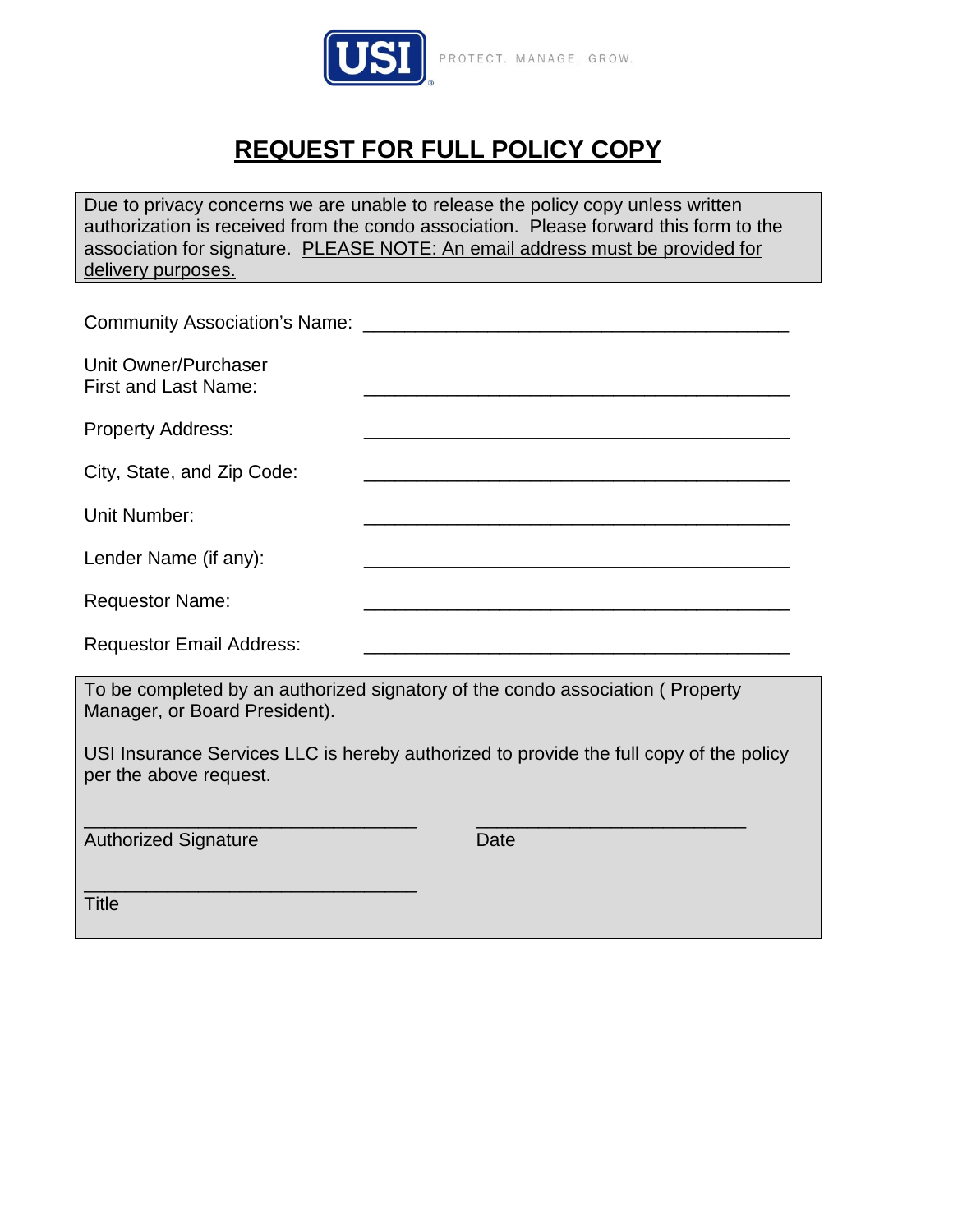

PROTECT. MANAGE. GROW.

*USI Insurance Services LLC* 3190 Fairview Park Drive, Suite 400 Falls Church, VA 22042 Main: 703.698.0788 Toll Free: 800.792.9800 Fax: 610.362.8377

[www.usi.biz](http://www.usi.biz/) [www.usicondo.com](http://www.usicondo.com/) 

### Lakeside at South Riding IMPORTANT INSURANCE INFORMATION

Dear Unit Owners and Renters:

The Board of Directors has elected to continue the Association's Master Property and Casualty Insurance Program with USI Insurance Services. The policy is underwritten by Travelers Insurance Company and affords among the broadest coverage currently available for condominium associations. As residents you should be aware however, that the Master Insurance Program does not satisfy all of your insurance needs. You should consider purchasing personal insurance to fully protect your interest.

*Master Policy Coverage & Personal Insurance Responsibilities:* Building coverage under the Master Policy is written on a single entity basis, which means coverage does extend within individual units to fixtures, appliances, wall and floor coverings and cabinetry according to the original plans and specifications. The Master Policy does not cover any individual unit improvements, betterments, additions or alterations made subsequent to conveyance from the developer. For example, if kitchen appliances or bathroom fixtures have been upgraded in your unit, the Master Policy does not cover these improvements or betterments. If wallpaper has been installed or a new wall constructed to divide a room, these additions and alterations are not covered by the Master Policy. In addition to improvements, betterments, additions and alterations, the Master Policy does not provide coverage for your personal property or additional living expenses.

Building coverage under the Master Policy is subject to a \$25,000 deductible per occurrence. Accordingly, the Master Policy will cover claims only when the damage caused by any one occurrence exceeds \$25,000.

Coverage is provided under the Master Policy to protect unit owners against liability claims arising out of membership in the association. For example, if somebody slips and falls on the common elements, the Master Policy will indemnify and defend all unit owners against a liability claim for bodily injury that might result. However, if anybody slips and falls or otherwise sustains bodily injury within an individual unit, the Master Policy liability coverage will not apply. Should you inadvertently leave the water running in your kitchen sink allowing water to overflow, the Master Policy will not protect you against the claim from the resident in the unit below for damage to their personal property or the expensive wallpaper they installed.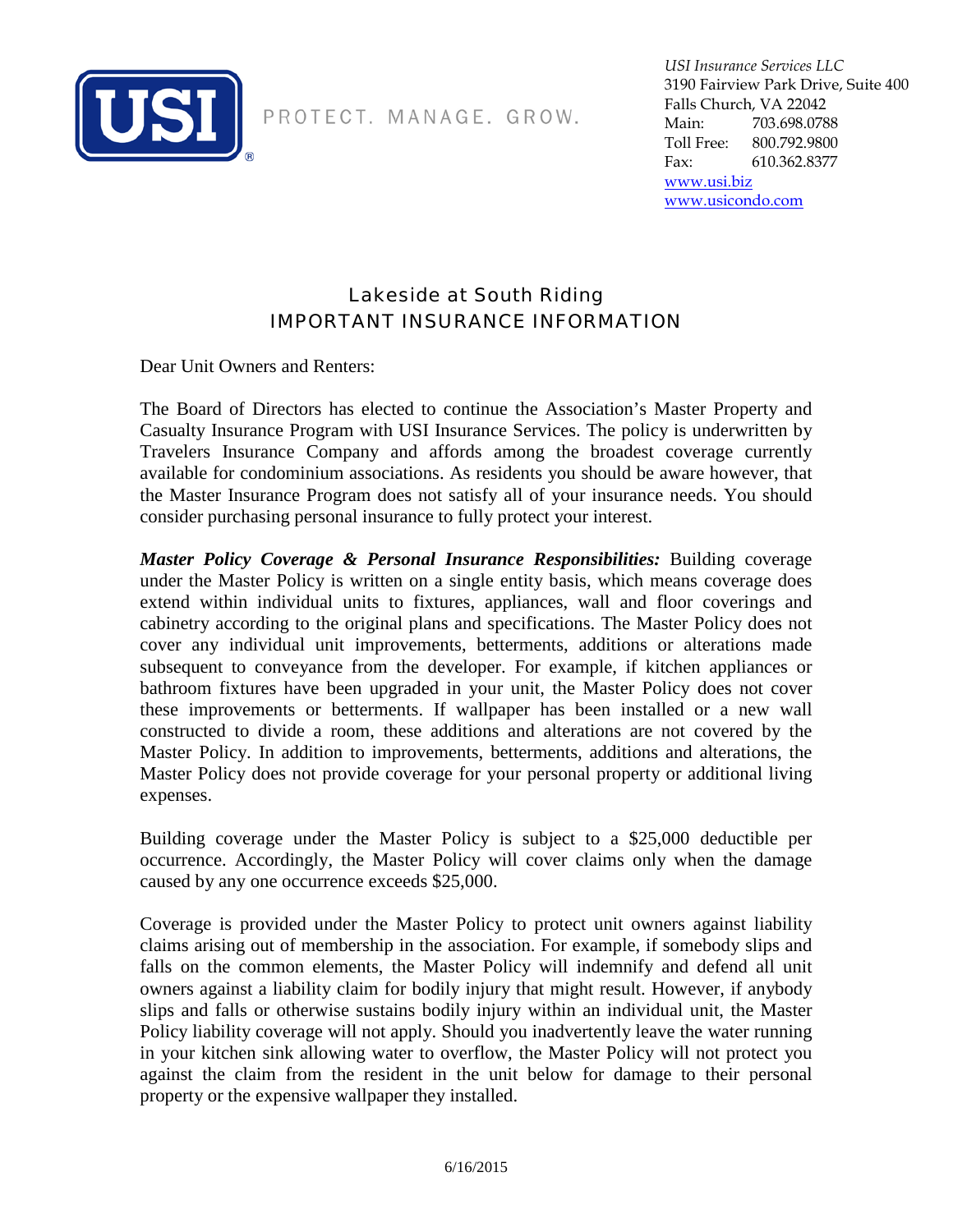

PROTECT. MANAGE. GROW.

*Resident Owners* should purchase an individual homeowners policy (HO-6). The HO-6 policy can provide coverage for your personal property, unit improvements, betterments, additions and alterations, additional living expenses and personal liability. Coverage can be arranged under some HO-6 policies to pay for damages to your unit over your personal policy deductible, usually \$250 or \$500, up to the \$25,000 Master Policy deductible. Unit owners should check with your HO-6 policy agent or company to determine if your policy covers damage to your unit up to the Master Policy deductible.

*Non Resident Owners* may not need coverage for personal property or additional living expenses; however do have all of the other insurable exposures of a resident owner. Additionally, non-resident owners have an exposure for loss of rental income, which can be insured against.

*Renters* should purchase an HO-4 policy to provide coverage for personal property, additional living expenses and personal liability.

To complete your insurance coverage, owners and renters need to purchase a personal insurance policy. A qualified insurance agent can specifically design your personal policy coverage to fit your individual needs and properly compliment the Master Policy coverage.

All Claims should be reported to your management office.

Certificates of Insurance can be requested by faxing your request to 610.362.8377, emailing [usi.certrequest@usi.biz](mailto:usi.certrequest@usi.biz) or online at our website, [www.usicondo.com](http://www.usicondo.com/).

We appreciate your business and look forward to continuing our relationship with you during the coming year.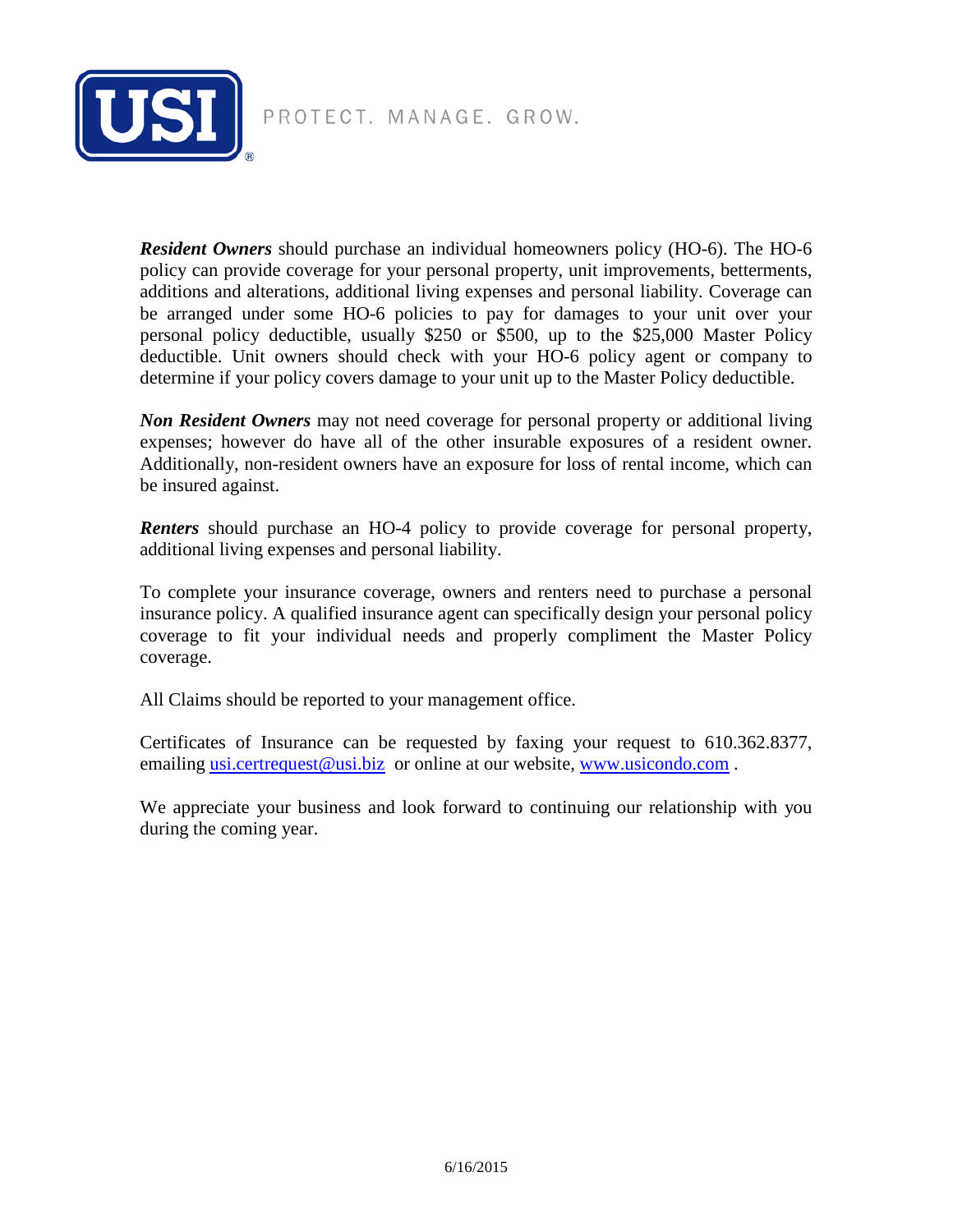## LAKESIDE AT SOUTH RIDING CONDOMINIUM UNIT OWNERS ASSOCIATION

#### POLICY RESOLUTION NO. 08-02

#### RESPONSIBILITY FOR REPAIR COSTS AND/OR INSURANCE DEDUCTIBLES ARISING FROM LOSSES AND DAMAGES ORIGINATING IN UNITS

WHEREAS, Section 3.1 of the Bylaws of the Lakeside at South Riding Condominium Unit Owners Association ("the Association") states that the Board of Directors shall have all of the powers and duties necessary for the administration of the affairs of the Association;

WHEREAS, Section 3.1 of the Bylaws empowers the Board to adopt and amend rules and regulations of the Condominium;

WHEREAS, Section 5.5 of the Bylaws requires that unit owners maintain their units and related equipment, components, appliances and appurtenances in good order, condition and repair; and that each unit owner shall be responsible for all damage to any other units or to the common elements resulting from his failure or negligence to make any such repairs; and that the unit owner of any unit to which a limited common element, e.g. balcony, skylight, etc. is appurtenant shall make all repairs thereto caused or permitted by his negligence, misuse or neglect;

WHEREAS, Section 5.5(a) provides that the Association is responsible for maintenance, repair or replacement of the common elements unless the Board decides (by a majority vote of the Board) that such maintenance, repair or replacement was necessitated by the negligence, misuse or neglect of a unit owner;

WHEREAS, Section 9.1(a) of the Bylaws further provides that each unit owner shall be liable for the expense of all maintenance, repair or replacement rendered necessary by his act, neglect or carelessness or the act, neglect or carelessness of any member of his family or his employees, agents or licensees, but only to the extent that such expense is not covered by the proceeds of insurance carried by the Board of Directors.

WHEREAS, the Section 6.2 of the Bylaws provides that the Board shall obtain and maintain a blanket "all-risk" casualty insurance policy ("Master Policy") covering the interests of the Unit Owners Association, the Board of Directors and all unit owners and their mortgagees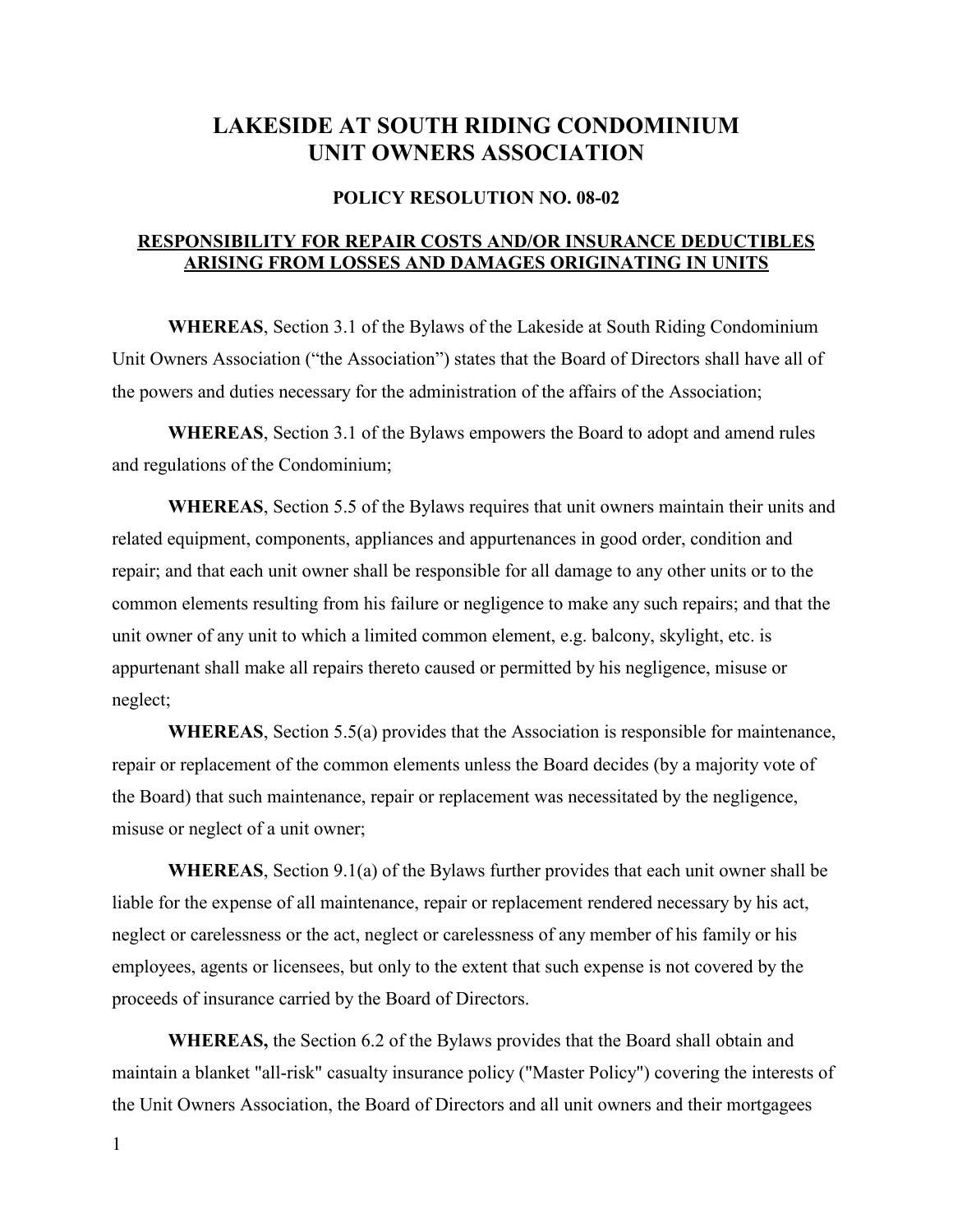and that the deductible, if any, on any insurance policy purchased by the Board of Directors shall be a common expense, except where the claim is for components of a unit;

WHEREAS, circumstances may arise where the Association must determine whether a unit owner is responsible for repairs to other units or the common elements and/or where the proceeds of insurance are not sufficient to defray the estimated costs of reconstruction and repair due to a casualty, which circumstances include, inter alia, the presence of an insurance deductible;

WHEREAS, in order to avoid time-consuming and expensive disputes over responsibility for payment of the costs of repairs to common elements or units or for payment of the insurance deductible amount in cases of casualty loss or damage (or for the costs of repairing the common elements or other units in cases where loss or damage originated in a unit, but is not covered by insurance or is less than the amount of the insurance deductible), the Board of Directors of the Association deems it necessary to establish a policy for assessment of the cost of the aforementioned repair or deductible expenses against any unit owner whose act, neglect or carelessness caused said loss or damage.

NOW, THEREFORE, IT IS HEREBY RESOLVED THAT the Board by the Condominium Act, the Bylaws and this Resolution duly adopts the following policies and regulations.

1. Determination by Board. If loss or damage to a unit(s) or the common elements results from a condition originating in a Unit, the Board by a majority vote shall determine whether the loss or damage occurred due to the act, negligence, misuse or carelessness for which such Unit's owner is responsible (including the act, negligence, misuse or carelessness of any member of such Unit Owner's household or such Unit Owner's guests, invitees, tenants, agents or employees).

2. Board's Discretion; Standard. The determination as to whether the loss or damage to other unit(s) or the common elements arose as a result of an act, negligence, misuse or carelessness will be made by the Board of Directors in its sole discretion. The Board may in its discretion determine, *inter alia*, that a failure by the Unit Owner (or the Unit Owner's tenant or household members) to maintain the unit and its related components, equipment, appliances and appurtenances in good order, condition and repair constitutes an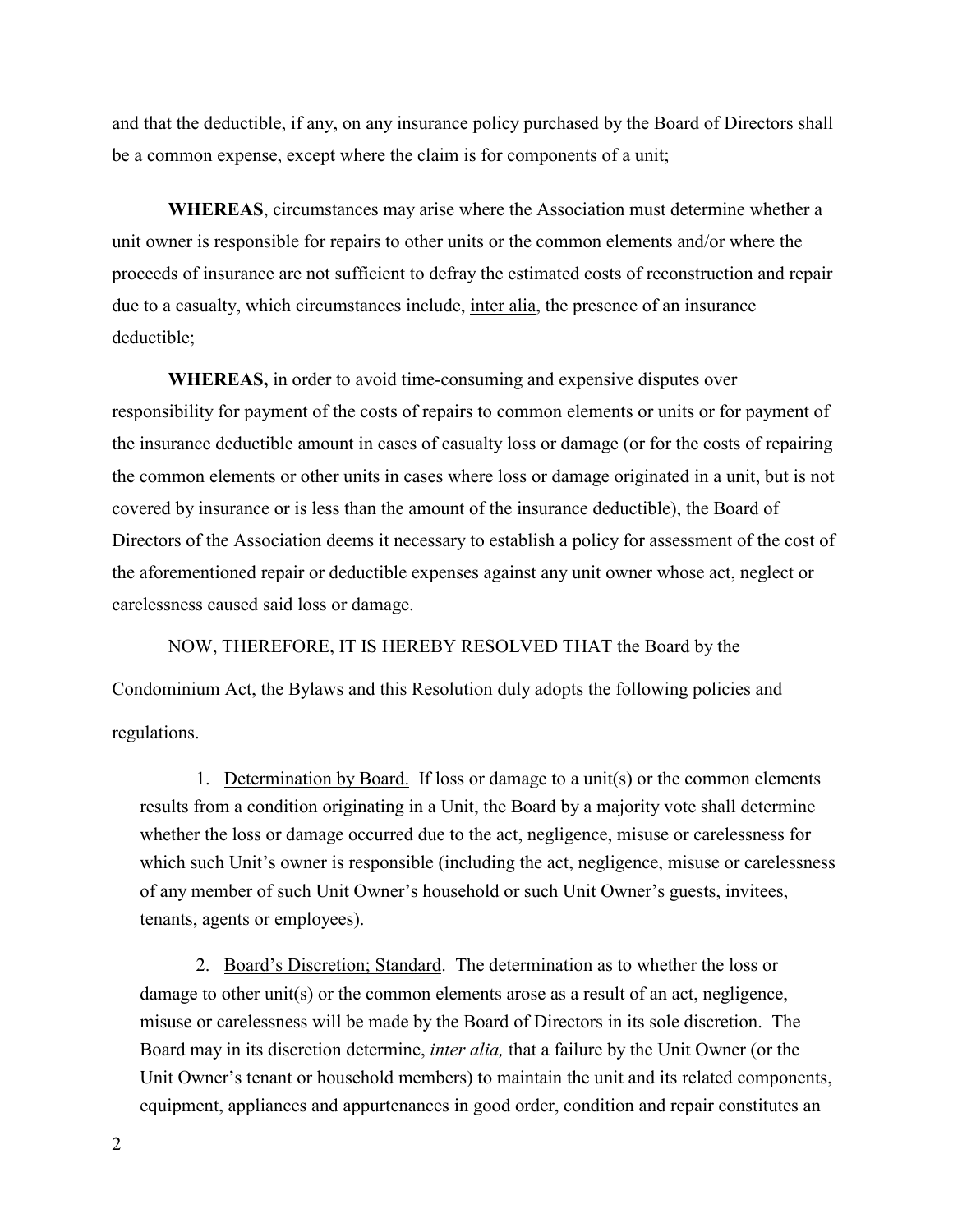act, negligence, misuse or carelessness for which responsibility may be imposed. If the Board finds that said loss or damage resulted from circumstances for which the Unit Owner or his tenant is responsible, the Board (or its agent) shall provide a brief explanation as to what was the basis for the Board's finding.

> The Board is likely to find by a majority vote that acts (or failures to act) are negligent, careless or neglectful and these acts or failures to act are set forth on the attached Exhibit A. This Exhibit A is attached hereto to ensure owners and residents are aware of their duties in maintaining their units and also describes the legal standard by which the Board may find that someone has acted in a negligent, careless or neglectful way. All owners should read and become familiar with this Exhibit.

3. Responsibility for Deductible in Insured Losses. If the loss or damage to other unit(s) or common elements is determined by the Board to be the responsibility of the Unit Owner as noted above and is also a casualty loss covered by the proceeds of the Master Policy of insurance, said Unit Owner shall be responsible for payment of the insurance deductible. The deductible cost shall constitute an assessment against the Unit Owner's unit. If the Unit Owner fails to pay the deductible, then the deductible cost shall be charged to the Unit as an assessment for which the Association shall have a lien and shall be otherwise collected as an assessment. Nothwithstanding the foregoing, in accordance with Section 6.1(d) of the Bylaws, if the insurance claim is for components of a unit, the deductible, if any, shall be borne by the unit owner determined to be responsible for the damage.

4. Losses Which Are Uninsured or Below the Deductible. If the loss or damage to other unit(s) or the common elements is determined by the Board to be the responsibility of the Unit Owner as noted above and is not covered by the proceeds of insurance, or said loss or damage does not exceed the deductible amount under the insurance policy, the Unit Owner shall be responsible for the full payment of all costs of the maintenance, repair or replacement necessitated by the loss or damage. These costs shall constitute an assessment against the Unit Owner's unit. If the Unit Owner fails to pay these costs, then the costs shall be charged to the unit as an assessment for which the Association shall have a lien and shall be collected as an assessment.

5. Insured Losses Caused by Multiple Owners. To the extent that the need for maintenance, repair or replacement under an insured loss arises as a result of the act, negligence, misuse or carelessness of several persons or entities, the cost of the deductible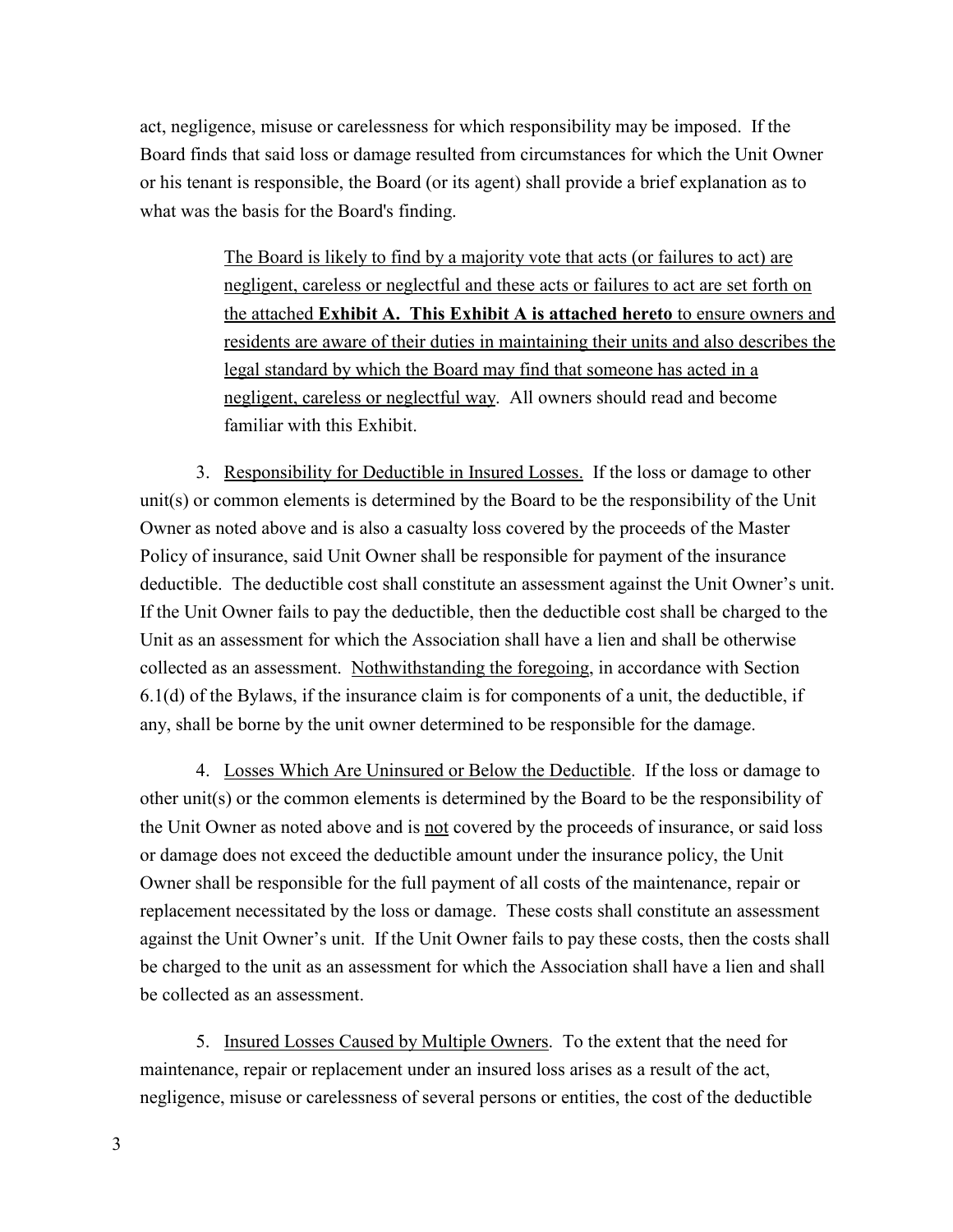may either be charged against one of such persons or entities or equitably apportioned by the Board against all responsible persons or entities. The responsible Unit Owners shall be jointly and severally liable for the insurance deductible, and such expense shall constitute an assessment against their units. If an Owner fails to pay the deductible, then the deductible cost shall be charged to their Unit as an assessment for which the Association shall have a lien and shall otherwise be collected as an assessment.

6. Unit-to-Unit Losses. The Board of Directors reserves the right not to impose liability or make a determination pursuant to this Resolution in circumstances where an uninsured loss originates in one unit and damages another unit(s), but does not damage the common elements, in which case the matter may be pursued by the unit owners involved without the Association's involvement.

7. No Change to Responsibilities. This Resolution does not change the duties imposed on Unit Owners for maintenance, repair and replacement under the Declaration and Bylaws.

8. Unit Owner Insurance Encouraged. Unit owners are expressly encouraged to purchase condominium unit owner insurance policies to cover their personal belongings, unit improvements and betterments, personal liability exposures, additional living expenses, and the Association's master property insurance deductible amounts that they are responsible for paying under this Resolution.

9. Effective Date. This Resolution shall be effective upon its adoption.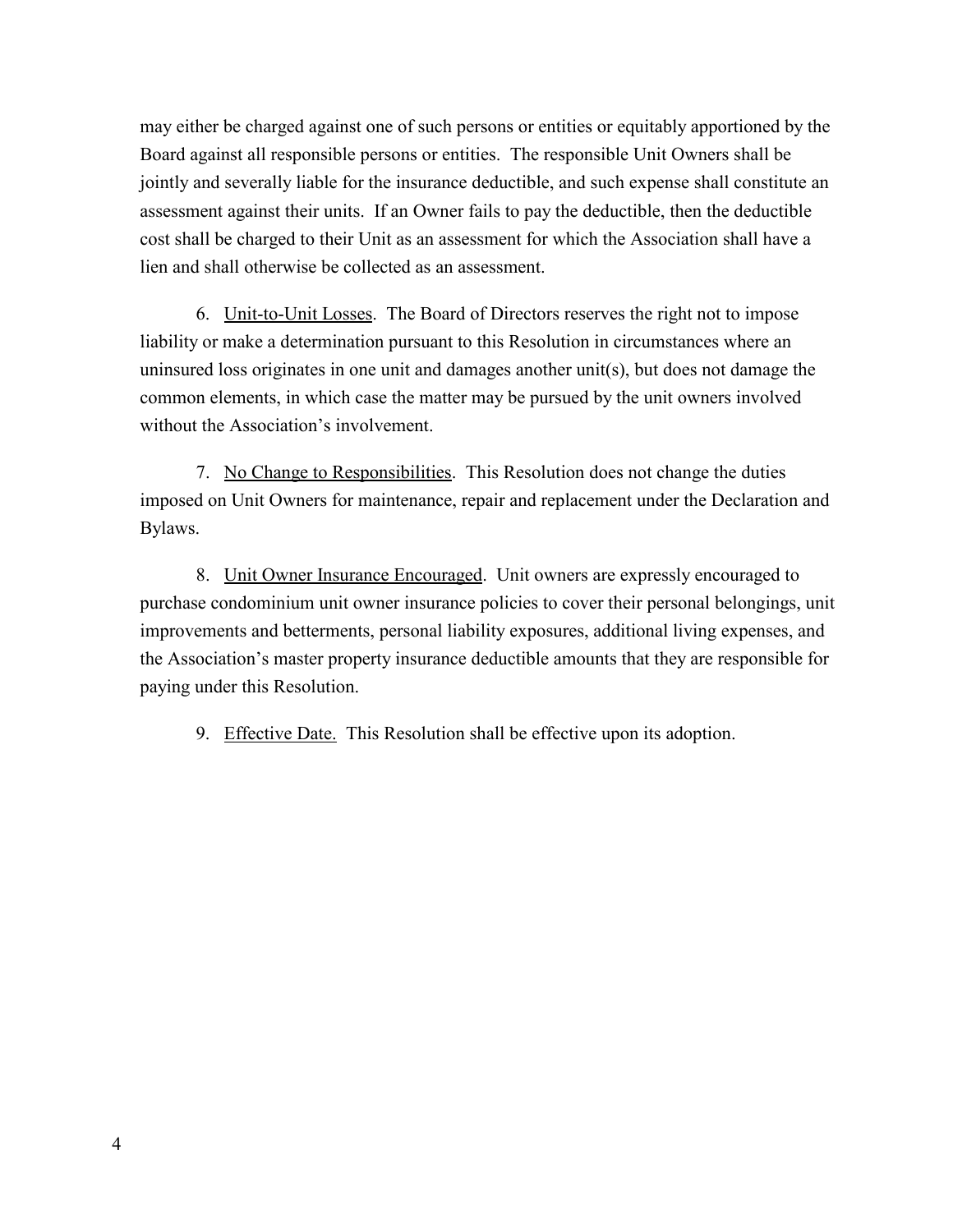#### EXHIBIT A – EXAMPLES OF NEGLIGENCE, NEGLECT OR CARELESSNESS:

As noted by the Resolution, unit owners may be held responsible for the negligence, misuse, neglect or carelessness of unit owners or residents which leads to damage to other units or the common elements. The owners may be held responsible for either the full costs of required repairs or for the insurance deductible associated with the claim, which may be substantial.

Standard. For the purpose of this resolution, "negligence", "carelessness", "neglect" or "misuse" shall be deemed to mean (1) the failure to use the kind of care that a reasonable person would use in the circumstances; or (2) acting in a way contrary to the way a reasonably careful person would have acted under the circumstances; or (3) failing to carry out reasonably foreseeable required maintenance or repairs to one's unit such that the failure causes a loss or damage to other units or the common elements.

Examples. Examples of negligence, misuse, neglect or carelessness for which owners may be held responsible include, but are not limited to:

- failure to repair or replace leaking unit pipes, faucets and/or fixtures;
- permitting ineffective seals to exist around tubs, showers, or toilets (including the wax seal beneath the toilet) or not clearing slow or stopped drains;
- failure to properly maintain appliances (such as freezers, refrigerators, dishwashers, washers/dryers, water heaters) so as to prevent leaks and electrical problems;
- failure to keep unit reasonably clean and free of debris that attracts vermin;
- failure to ensure that tubs, toilets, sinks, showers, shower pans and other apparatus which use water do not leak and/or a failure to promptly address leaks when you know or reasonably should have known about them (or they are reported to you).
- placing inappropriate items down toilets or garbage disposals or into garbage/trash collection system;
- placing prohibited items on decks/balconies or patios.
- leaving burning candles or running faucets unattended;
- smoking in bed;
- leaving irons or curling irons plugged in and unattended.